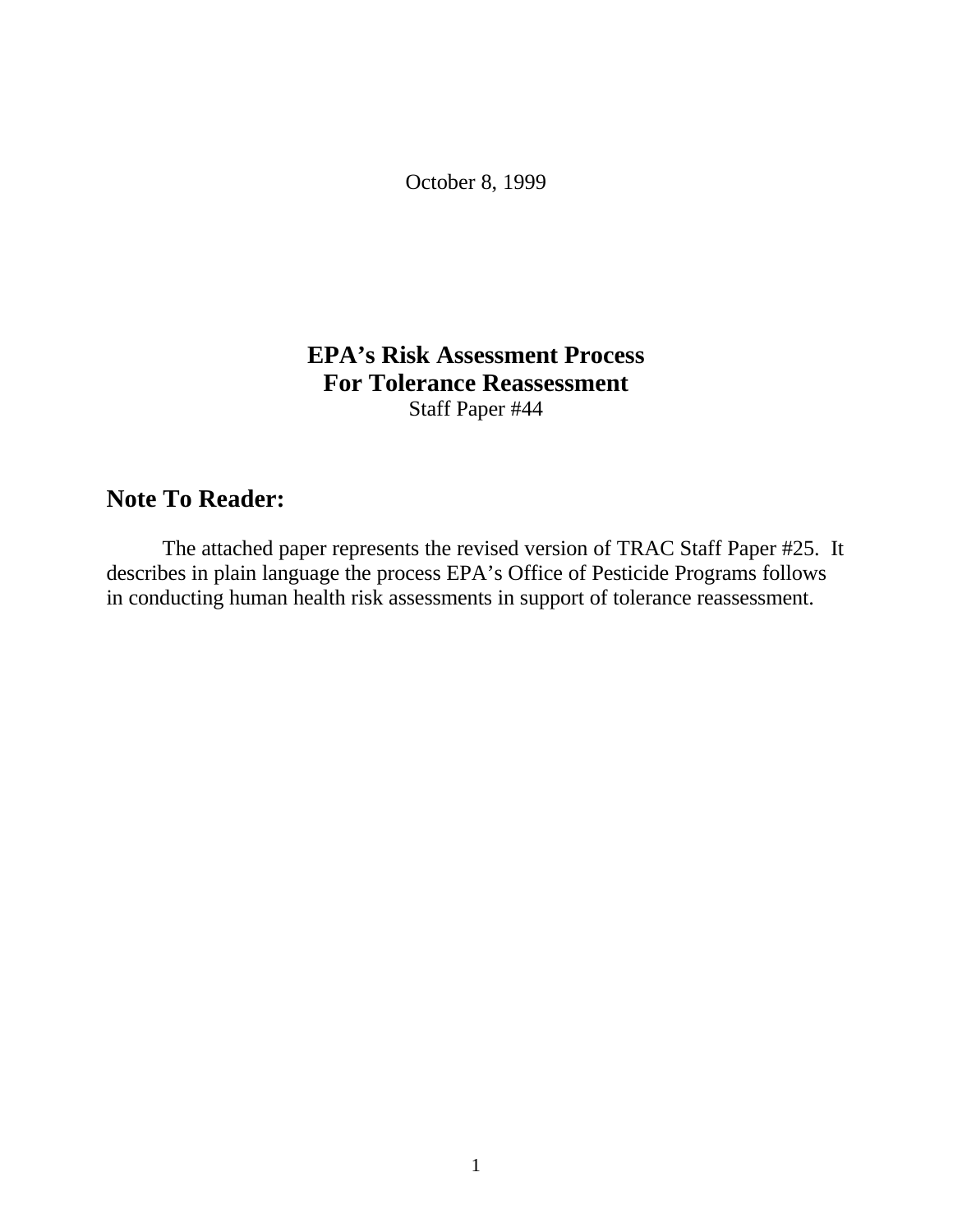# **EPA'S RISK ASSESSMENT PROCESS for TOLERANCE REASSESSMENT**<sup>1</sup>

*Pesticides are widely used in producing food. The term pesticide includes ingredients used in products, such as insecticides, fungicides, rodenticides, insect repellants, weed killers, antimicrobials, and swimming pool chemicals, which are designed to prevent, destroy, repel, or reduce pests. Before a pesticide may be sold in the United States, EPA evaluates the proposed pesticide thoroughly to ensure that it will not harm human health or the environment. Pesticides that pass this evaluation are granted a license or "registration" that permits their sale and use according*  to requirements set by EPA to protect human health and the environment under the Federal Insecticide, Fungicide, *and Rodenticide Act and the Federal Food, Drug, and Cosmetic Act, both of which were amended by the Food Quality Protection Act of 1996.* 

#### *INTRODUCTION*

The Office of Pesticide Programs (OPP) evaluates the safety of pesticides to people through a process that is known as a human health risk assessment. This process involves assessing the toxicity or hazard potential of a chemical and determining how much exposure is likely to occur. The result of this analysis is used to ensure that when a pesticide is used, people are adequately protected. This paper

maximum amount A tolerance is the of a pesticide residue that may a food commodity ecological and that has been treated with a analyzed for both<br>
new and existing

focuses on the risk assessment process *What is a* underlying tolerance *Tolerance*? *Tolerance?* reassessment, which follows the same principles as the process used to assess proposed new lawfully remain on tolerances. Although that has been occupational risk are<br>treated with a analyzed for both new and existing. pesticides, this paper only describes the

human health risk assessment process for food, drinking water, and indoor/outdoor residential exposures.

Although the process can be described in a step-by-step fashion, it often is not conducted sequentially. In fact, there are many opportunities to resolve issues and refine the assessment by obtaining better information

#### *Food Quality Protection Act Tightens Pesticide Regulatory Standards*

In setting tolerances under the Food Quality Protection Act of 1996, EPA is now considering:

- < *A new safety standard*--"reasonable certainty of no harm" (previously was "no unreasonable risk of adverse effects")
- < *Exposure from all routes*--oral (e.g., from food and drinking water), dermal and inhalation (from the use of household pesticides)
- < *Cumulative effects* of exposure to the pesticide and other substances with "common mechanism of toxicity." When two or more substances have a common mechanism of toxicity it means that they act in the body in a similar manner.
- < *Special sensitivity of children to pesticides*. EPA must include an extra safety factor in addition to the traditional 10- to 100-fold safety factor unless, on the basis of reliable data, a different factor is determined to be safe for children.

Under FQPA, EPA must reassess all tolerances established before August 3, 1996 within 10 years. In doing so, EPA must give highest priority to pesticides that appear to pose the greatest risk.

EPA also is developing a screening and testing program for chemicals with the potential to disrupt endocrine (hormone) function.

about exposure (e.g., how pesticides are used in real-world conditions) or performing more sophisticated analyses (e.g., probabilistic assessments).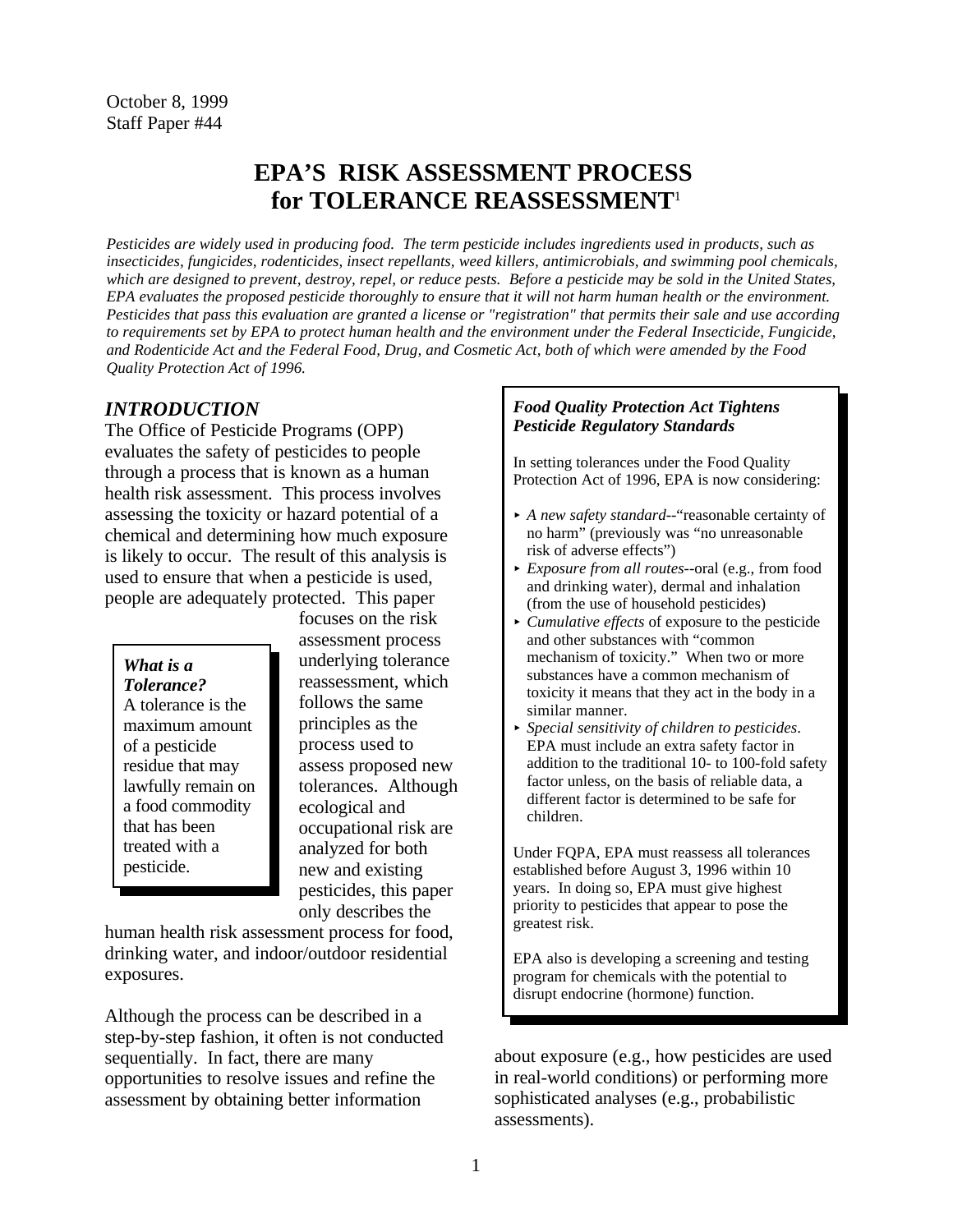### *MANAGING THE PROCESS*

OPP is required by law to re-evaluate all pesticides first approved before November 1984 and reassess all tolerances established before August 1996. Within OPP, the Special Review and Reregistration Division (SRRD) manages the assessment of most conventional chemical pesticides for both reregistration and tolerance reassessment. SRRD starts the risk assessment process by submitting studies and any other relevant information to the Health Effects Division (HED) for an evaluation of human health risks and to the Environmental Fate and Effects Division (EFED) for an evaluation of drinking water exposure (as well as environmental effects). Throughout the

process, SRRD is responsible for requesting, receiving, and managing the review of information necessary for reassessing food safety.



### *DEVELOPING SCIENCE POLICIES RELATED TO RISK ASSESSMENT*

EPA is committed to public participation in implementing FQPA. For example, EPA has worked with a group of stakeholders convened by the Agency in cooperation with the U.S. Department of Agriculture [the Tolerance Reassessment Advisory Committee (TRAC)] to identify key areas where science policies that affect risk assessment would benefit from further development or better definition. $<sup>2</sup>$  This</sup> paper includes references to certain of those issues, to indicate where policies may change or be clarified in the future based on the planned process of public notice and comment.

On October 29, 1998, EPA published "Framework for Addressing Key Science Issues Presented by the Food Quality Protection Act (FQPA) as Developed Through the Tolerance Reassessment Advisory Committee (TRAC)" in the Federal Register (Volume 63, Page 53038). It describes the

plan for publication of future notices of availability for the guidance documents that will be subject to comment as described in the Framework. These documents will be available in the OPP Docket and on OPP's web site as they are released. See *For More Information*  at the end of this paper.

#### *What are the nine science policies?*

- 1. Applying the FQPA 10-Fold Factor
- 2. Dietary Exposure Assessment Whether and How to Use "Monte Carlo" Analyses
- 3. Exposure Assessment Interpreting "No Residues Detected"
- 4. Dietary (Food) Exposure Estimates
- 5. Dietary (Drinking Water) Exposure **Estimates**
- 6. Assessing Residential Exposure
- 7. Aggregating Exposures from all Nonoccupational Sources
- 8. How to Conduct a Cumulative Risk Assessment for Organophosphate Insecticides or Other Pesticides With a Common Mechanism of Toxicity
- 9. Selection of Appropriate Toxicity Endpoints for Risk Assessments of Organophosphates

The list of papers associated with these issues is attached to this paper.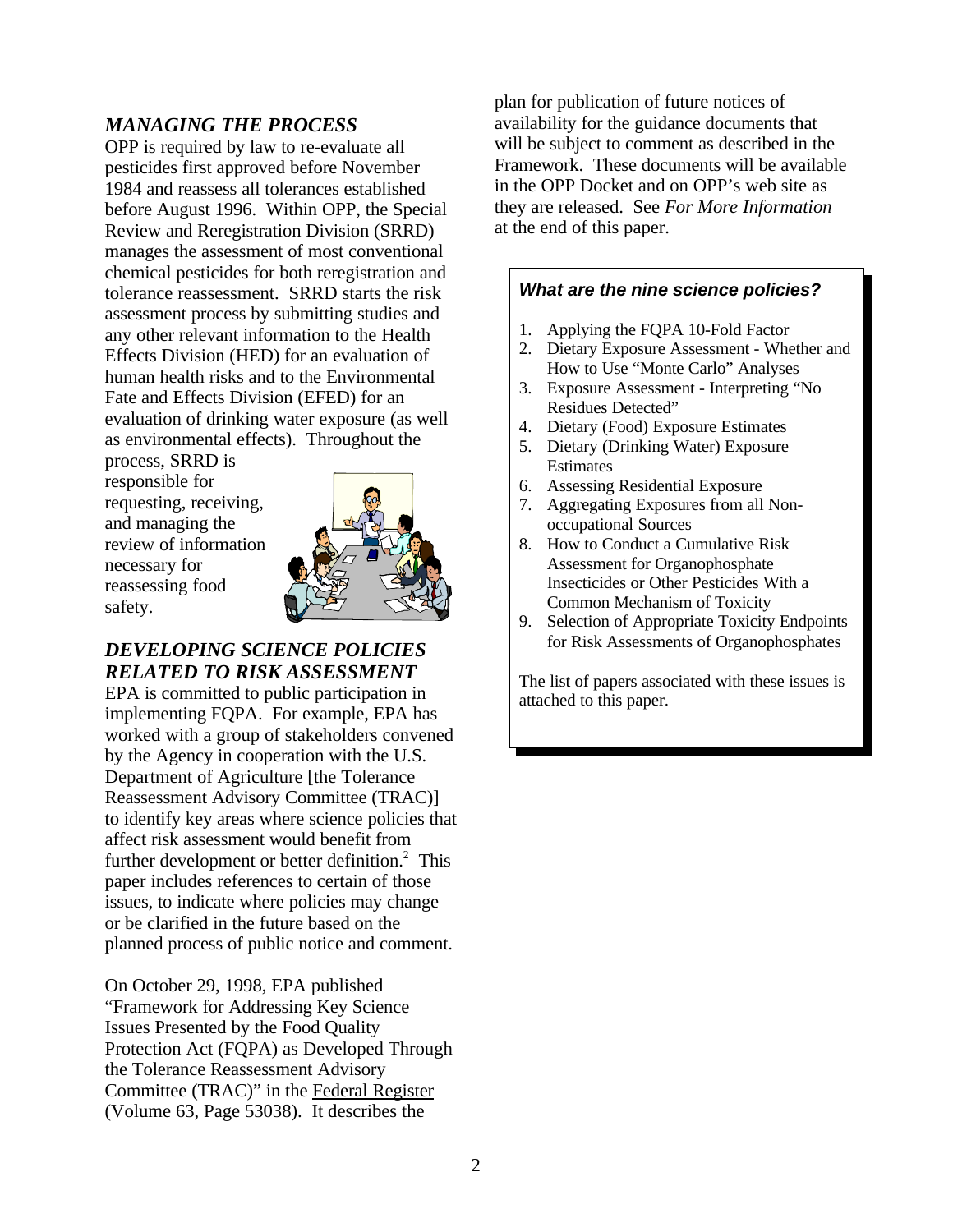## **DATA FOR RISK ASSESSMENT**

To perform a risk assessment, OPP needs data. Generally, pesticide manufacturers (i.e., registrants) are required to submit a full and comprehensive battery of toxicity, residue chemistry, and other data for food use chemicals. As part of implementing the 1988 amendments to the Federal Insecticide, Fungicide, and Rodenticide Act (FIFRA), OPP required and received the basic toxicity and

residue chemistry data for pesticides registered before November 1984. Since November 1984, OPP has routinely required these data before registration for any new pesticide chemical used on food crops.



Toxicity data are used to identify the hazard potential of a pesticide. Residue chemistry data are used to determine the identity and amounts of pesticide residues in and on all foods and food products, including milk and meats. Agency scientists review all data to ensure they were developed according to standard practices within the discipline and Agency Test Guidelines (available at www.epa.gov/OPPTS\_Harmonized/)

In addition to toxicity and residue chemistry data, OPP may also use other data when refining and making more realistic exposure assessments for residues on food. As with the base toxicity and residue chemistry data, OPP reviews these data to assure their reliability and accuracy before they are used to refine the exposure assessments. Additional data may include:

- $\triangleright$  Residue measurements from the U.S. Department of Agriculture (USDA), the Food and Drug Administration (FDA), and state monitoring programs;
- $\mathcal V$  Market basket or grocery store surveys conducted by registrants or users;
- $\triangleright$  Information on the percentage of a crop treated with the pesticide, and;

 $\triangleright$  Field-level information about how a pesticide is used, including application rates, and timing and frequency of pesticide application.

USDA provides data from several sources. These include the National Agricultural Statistics Service (NASS) surveys of pesticide use and Integrated Pest Management practices, Agricultural Research Service food consumption surveys, and Agricultural Marketing Service surveys of pesticide residue data (the Pesticide Data Program).

FDA provides data from its regulatory monitoring and its Total Diet Study, which is a market basket study. Foods are prepared as a consumer would prepare them and

analyzed for various components, including pesticide residues. These results and residue data from sources such as field tests, the Pesticide Data Program, and monitoring programs are used



with USDA consumption studies to estimate dietary intakes of pesticide residues for various age groups, ranging from infants to senior citizens, for both males and females.

The scientific literature also contains a great deal of information related to pesticides, some of which is relevant to pesticide regulation. While data from the scientific literature do not always meet EPA's strict standards (known as Good Laboratory Practices), some do and are directly used for regulatory purposes when appropriate. EPA may seek additional data from the registrant when such studies suggest a potential concern with a pesticide. Studies that do not meet the standard for use in a risk assessment can serve as additional supporting evidence for a decision that is based primarily on other data that do meet Agency standards.<sup>3</sup>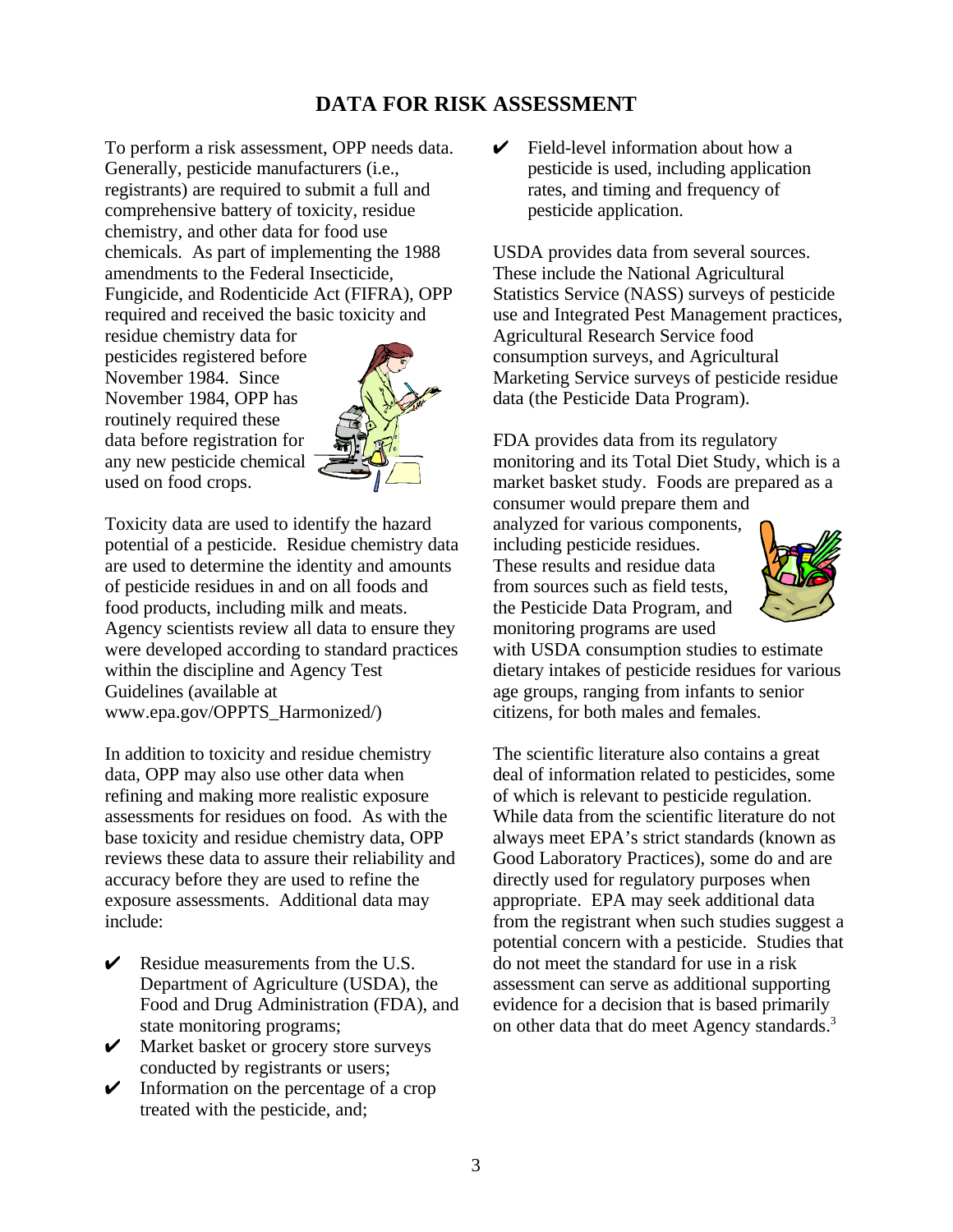## **CONDUCTING THE RISK ASSESSMENT**

Risk assessment follows a four-part process, which is described in the sections that follow.



The Health Effects Division (HED) evaluates toxicity data, residue chemistry data, information on use, exposure measurements, and percent crop treated to establish health effects of concern and to characterize food and residential exposure. These analyses, along with the drinking water exposure evaluation are the basic elements of a human health risk assessment.

## **Hazard Identification**

Pesticide registrants conduct toxicity tests on animals, which are exposed to the test chemical by different routes, including oral, dermal, and inhalation. The toxicity tests are designed to explore a wide spectrum of effects that may occur (e.g., birth defects, cancer, changes in fertility or ability to reproduce, neurotoxicity, harmful effects to the kidney or liver, etc.) and to determine if the pesticide is causing such effects. Other sources of toxicity data include the open literature, epidemiology information,

and additional, voluntary submissions by the registrants.

During hazard identification, all available toxicology data are reviewed to see what harm the pesticide

might cause. hazards in humans. Some effects may appear quickly

Unless there is Health effects identified some reason to in the hazard identifibelieve cation portion of a risk otherwise, OPP assessment are referred assumes that  $\begin{array}{c|c}\n\text{to as } \text{twicological} \\
\text{endpoints. Effects}\n\end{array}$ **endpoints**. Effects animal test results are relevant to term effects are called identifying *chronic*.

(e.g., unsteady walk). Other effects generally appear only after years of exposure (e.g, liver damage). Knowing whether the effects are acute, chronic, or both is important in dietary exposure assessment.

### **Dose-Response Assessment**

In evaluating a toxicity test, the HED science review team determines at what dose level the effects occurred and what population group, if any, is most likely to exhibit the effects. The science review team also looks for the critical effect that occurs at the lowest dose. In some cases, there will be no response in the test animals until a certain dose level is reached. This type of effect–no harmful response until a certain dose level is reached–is called a threshold effect (for example, weight loss). An effect that is observed even to the smallest degree at every dose level is called a nonthreshold effect. Cancer is the classic example of a non-threshold effect. The distinction between threshold and non-threshold effects is important in the application of the extra 10-fold safety factor provision of FQPA because, according to the statute, this provision only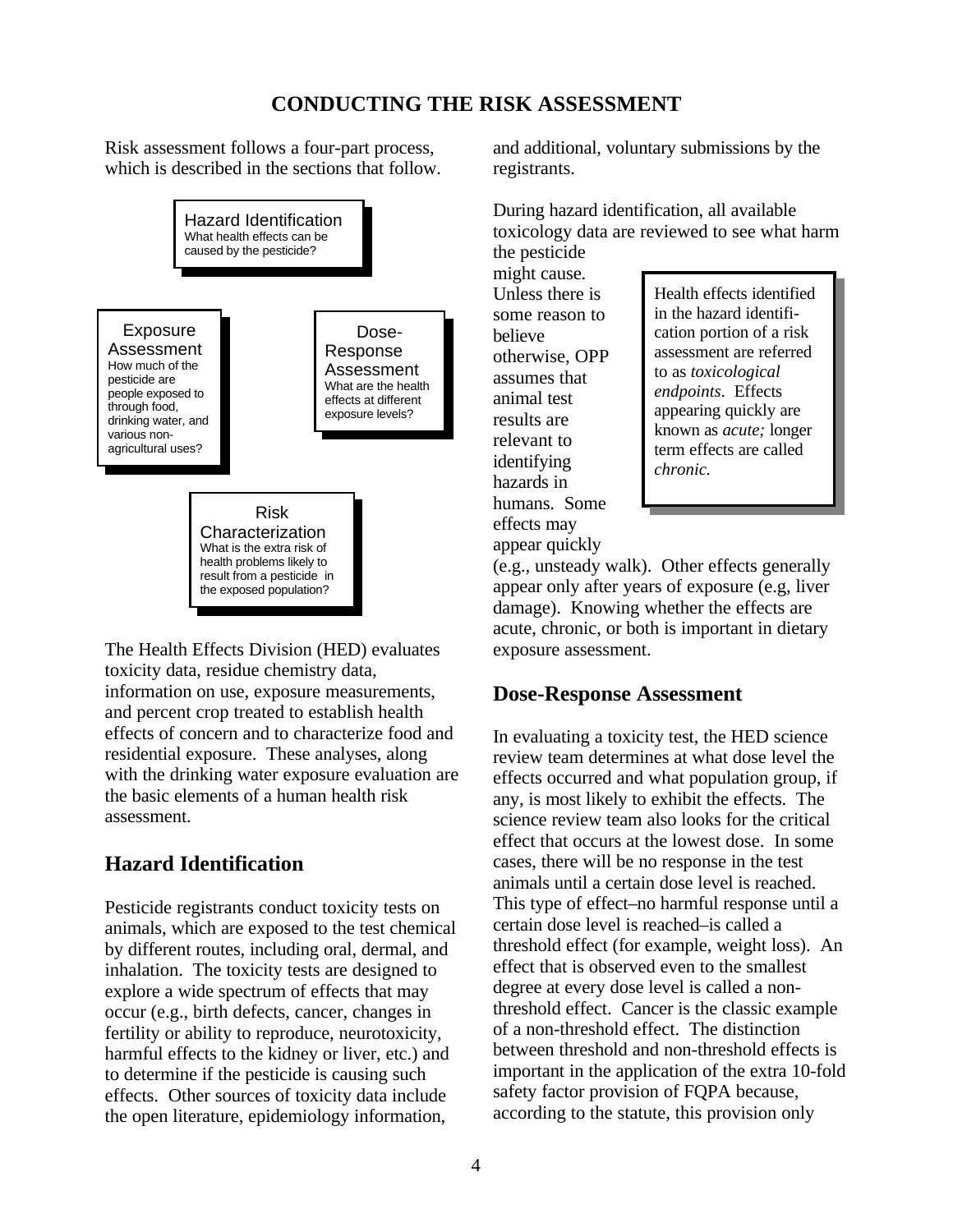applies to threshold effects.

A threshold effect is evaluated by looking at all the doses given to the animals in a specific study and across the entire set of toxicology data for that chemical and identifying the highest dose where no harmful effect is observed. This level is called the No-Observed-Adverse-Effect-Level (NOAEL).4

Non-threshold effects are evaluated differently. All the doses and their corresponding effects are fed into a computer model that calculates a statistical number called a  $q_1^*$  ("Q Star"). The  $q_1^*$  indicates the relative potency of the chemical as a carcinogen–the higher the number, the more potent the chemical.

#### *Peer Review Validates Results*

When an HED science review team has completed its primary assessment of endpoints or effects of concern, an internal peer review committee known as the Hazard Identification Assessment Review Committee evaluates the science review team's work to ensure that all reviews are consistent with EPA procedures. The committee also looks at the relationship between chemical doses and the response they provoke in animals and sets a numerical value based on that relationship.

Depending on the type of effects associated with a pesticide and the outcome of the peer review done by the Hazard Identification Assessment Review Committee, other internal Science Assessment Review Committees (SARCs) also may evaluate the science review team's work for specific issues. These committees include the Cancer Assessment Review Committee and the Mechanism of Toxicity Assessment Review Committee.

The process of putting a number on (i.e., quantifying) the toxicity portion of risk is called dose-response assessment.

For threshold adverse-effect weight per day<br>level from an  $\left(\frac{mg}{kg} \right)$ . level from an uncertainty in effects. extrapolating account for the variation within

For threshold<br>
effects, dose-<br>
response is<br>
quantified by a<br>
pesticide residue that is<br>
pesticide residue that is<br>
pelieved to have no<br>
pesticide residue that is The pesticide<br>
program
significant harmful effects
if consumed daily over a
significant
significant
significant
significant
significant
significant
significant
significant  $\frac{1}{2}$ program if consumed daily over a calculates a  $\begin{array}{c|c} 70\text{-} \text{year life} \end{array}$  if is 70-year life span. It is reference dose generally expressed as by dividing the milligrams of the chemical no-observed- per kilogram of body

animal study by<br>
at least two<br>
uncertainty<br>
factors-a<br>
10-fold factor<br>
to account for<br>
account for<br>
account for<br>
account for<br>
account for<br>
account for<br>
account for<br>
account for<br>
account harmful acute<br>
account for<br>
account

from animals to A *population-adjusted*  humans (i.e., *dose* is an RfD (either interspecies) acute or chronic) that has and a 10-fold the FQPA factor included. factor to  $(PAD=RfD/FQPA$  factor)

the human population (i.e., intraspecies).

#### *FQPA Factor Yields Population-Adjusted Dose*

In addition to these two 10-fold uncertainty factors, the FQPA factor addresses special sensitivities of infants and children and uncertainties about the toxicity and exposure dose. The decision on the FQPA factor occurs at a later stage in the risk assessment process. EPA calls a reference dose that has been adjusted to incorporate the FQPA factor a population-adjusted dose.

#### *Setting the Reference Dose*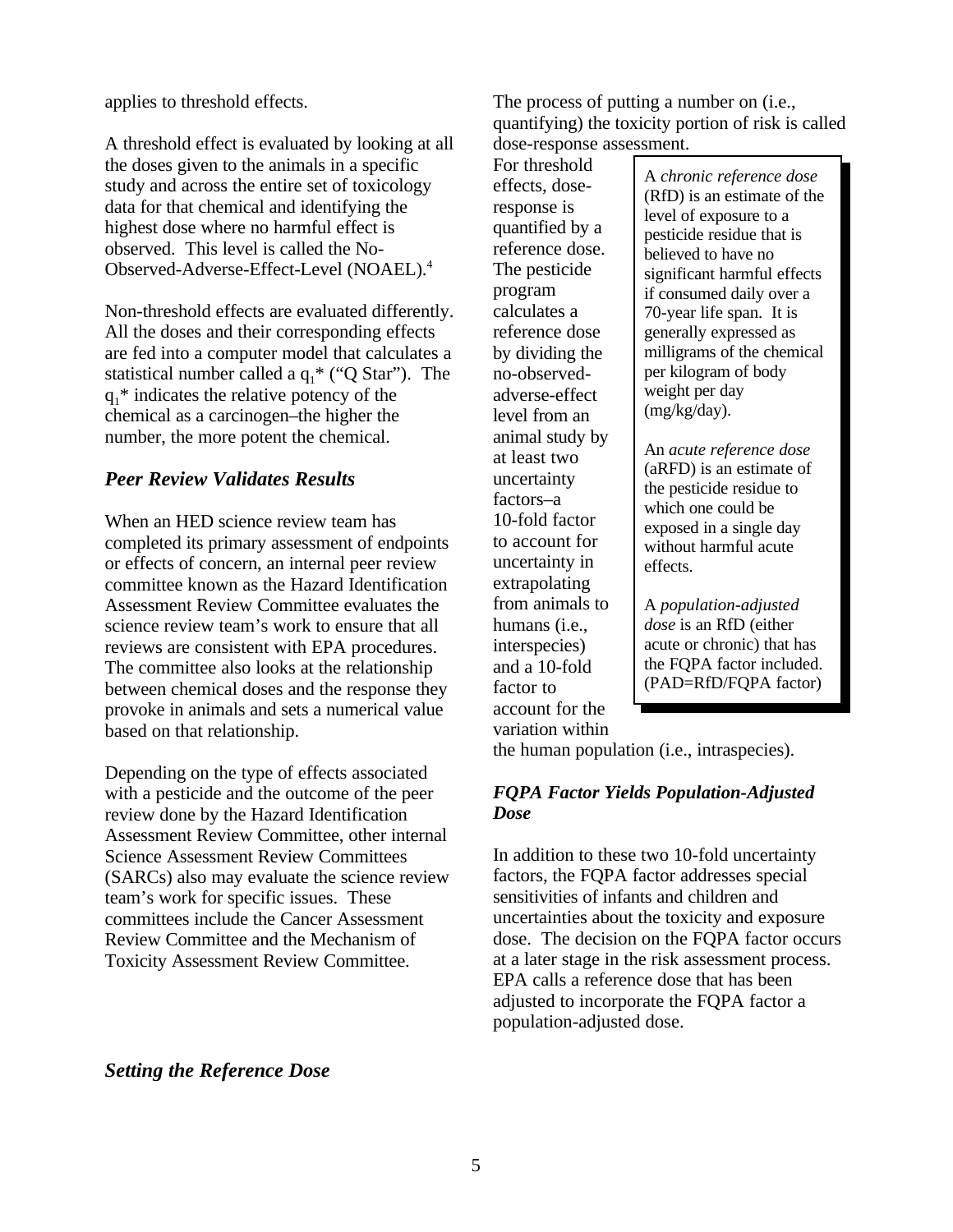#### **Exposure Assessment**

Pesticide exposure can occur through three routes of exposure–oral, dermal, and inhalation–depending on where the person is and what the person is doing. The FQPA provision on aggregate exposure means that in addition to the pesticide exposure that occurs through food, OPP also must include exposure that occurs from other non-occupational sources, which include drinking water and residential exposures. HED evaluates exposure through food and in residential activities; the Environmental Fate and Effects Division (EFED) evaluates the drinking water exposure level. HED aggregates or combines exposures from all these sources.<sup>5</sup>

#### *Exposure through Food*

As with toxicity data, an HED science review team evaluates a battery of exposure data to estimate the amount of pesticide residue that may be in foods. Actual pesticide residue measurements are taken from specific grains, fruits, and vegetables (raw agricultural

commodities) that are grown in treated fields. To estimate the amount of pesticide residue that would be found in other food forms such as apple juice and raisins (processed commodities), OPP may gather additional data or perform calculations, extrapolating from data on how pesticide levels change during processing.

*What pesticide residues are present?*  Metabolism studies in plants and animals show whether the pesticide or any breakdown products are present.

*How much residue is present?*  Crop field trials (pesticide applied at maximum label rate and crop harvested at minimum pre-harvest interval) show the highest likely residue. OPP's analysis of exposure includes looking at food consumption for all ages and both males and females. The USDA consumption data described earlier in this paper form the basis for this analysis.

#### *Developing More Realistic Exposure Assessments*

It is important to note the nature of actual crop field trials, the studies conducted to help determine the legal maximum amount of pesticide (the "tolerance") that may remain in or on food. In these studies the pesticide is applied at the highest rate allowed and with the shortest pre-harvest interval, according to the label instructions. When the crop is harvested, sampling is done at the 'farm gate,' which means that sampling occurs before the crop has gone through any sort of processing such as washing or has entered the channels of trade. This represents the highest level of pesticide that might occur on that fruit or vegetable from legal use.

In reality, consumers generally are not exposed to pesticide residues in food at the tolerance level. So, in

refining or measurements that were taken from

developing<br>
more realistic *Data Come from Various*<br>
<u>Sources</u><br>
The USDA Pesticide Data dietary The USDA Pesticide Data<br>exposure Program develops Program develops assessments, statistically reliable, OPP often national data for pesticide uses pesticide residues in foods most residue likely to be eaten by infants<br>and children.

foods sampled under more 'real-life' situations, such as at the grocery store or through FDA or USDA monitoring. OPP also may use information on typical use rates to compare both typical and maximum exposure. For example, information on typical use rates may come from registrants, growers, or other sources. However, OPP also must receive data (such as from *bridging studies*) showing what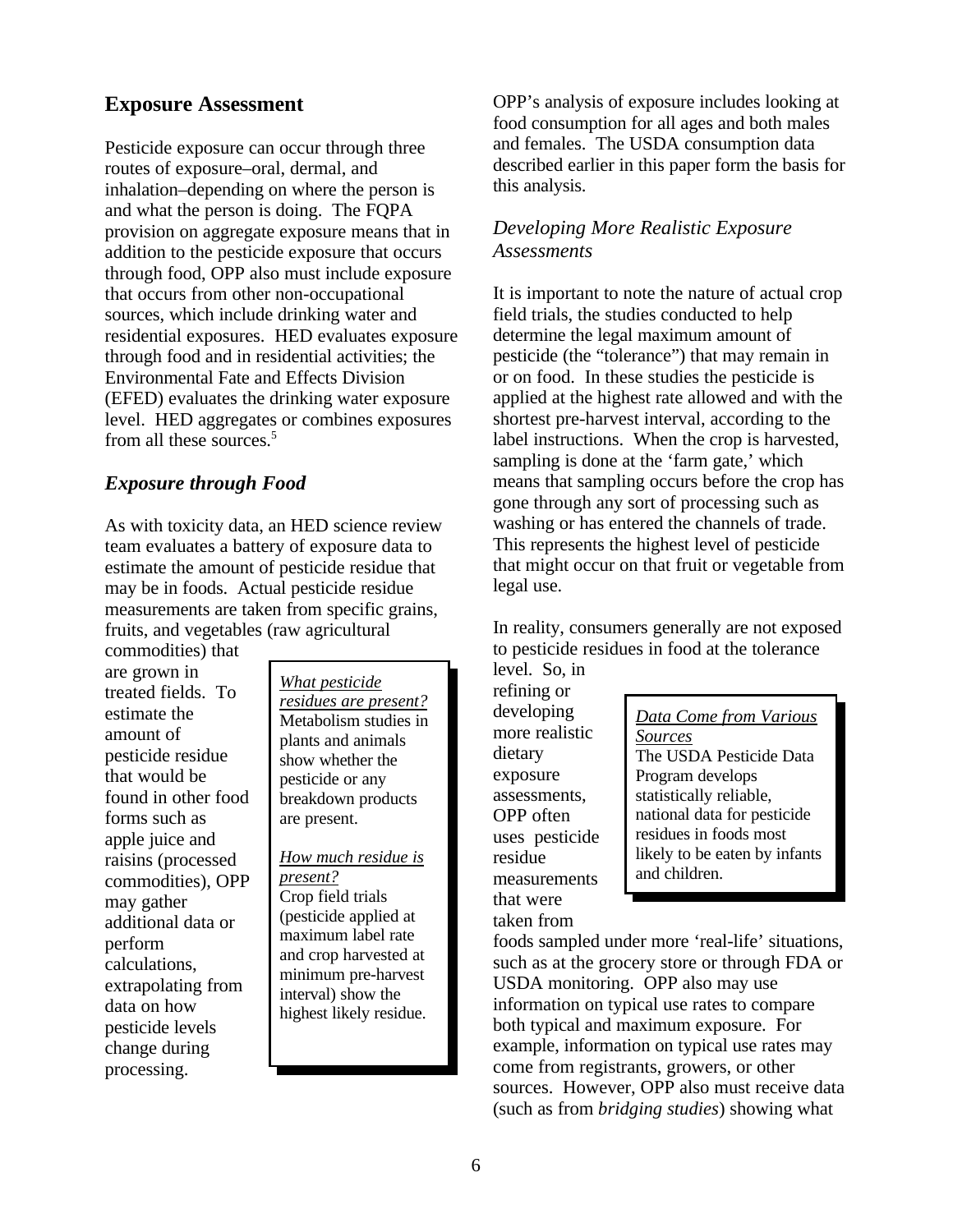residues can be expected if pesticides are used at lower rates than allowed by the pesticide label. OPP cannot assume that residues are present in direct, linear proportion to the amount of pesticide applied. If studies have been done to document the effects of food processing on residues, this information also can be used.<sup>6</sup>

A final piece of information that can be used in assessing dietary exposure and risk is the percentage of a given crop that is actually treated with the pesticide. HED obtains national estimates of percent crop treated from the Biological and Economic Analysis Division in OPP and also

can consider variations where needed. The assume that 100 Program. percent of the crop is treated.

regional **USDA Provides Data**  The U.S. Department of Agriculture is developing typical use of<br>this information<br>is shown in the the thousand how much of a crop is Fraction is shown in the treated for various pests treated for various pests in each state. Other data Approach to that come from USDA include field trial results Exposure<br>
Assessment.<br>
Without percent<br>
showing residue values,<br>
actual use data, and<br>
crop treated<br>
residue information from crop treated residue information from<br>data. OPP will the Pesticide Data the Pesticide Data

Such an assumption can lead to an overestimate of the actual exposure level, especially for chronic exposure estimates.

EPA is considering how to handle situations where no residues are detected. In some cases, there actually is no residue present. In others, there is a residue, but it is present at levels too low for current analytical instruments or methods to detect. This is referred to as being below the level of detection. A related possibility is that the residue can be detected but is lower than the lowest level that can be accurately measured, called the limit of quantitation. EPA is developing policy on how such residues will be treated in the risk assessment.7

EPA looks at information such as plant metabolism, environmental fate, and crop field trial data in deciding whether residues might be present below the limit of detection. Studies of plant metabolism using radioactively labeled pesticides often are used because they usually

#### **Agricultural Use/Usage Data Help in Refining Risk Estimates**

In addition to actual grower use (what pesticide is used and how, e.g. foliar application) and usage (how much, e.g., pounds per acre) practices or shipping/storage practices, EPA needs data from special trials or studies that form mathematical relationships that allow the information to be used in risk assessments. *Bridging Studies* allow estimation of residues that might result from pesticide applications at less than the maximum label rate.

*Residue Decline Studies* show the relationship between pre-harvest interval and pesticide residues (i.e., at what rate the residues naturally decline before the commodity is harvested). *Residue Degradation Studies* account for reduction in pesticide residues while products are stored before consumption (e.g., potatoes and apples) or in cases where produce is harvested before maturity (e.g., bananas, tomatoes). *Processing Studies* show the effects of industry and consumer cooking practices on residues; processing can alter the identity of residues and reduce or

concentrate residues.

involve a lower limit of detection or limit of quantitation than other residue measurement techniques. Another way to show that the pesticide truly is not present is to conduct studies using a larger amount of the pesticide than allowed by the label, which would ensure that any residue would be measurable.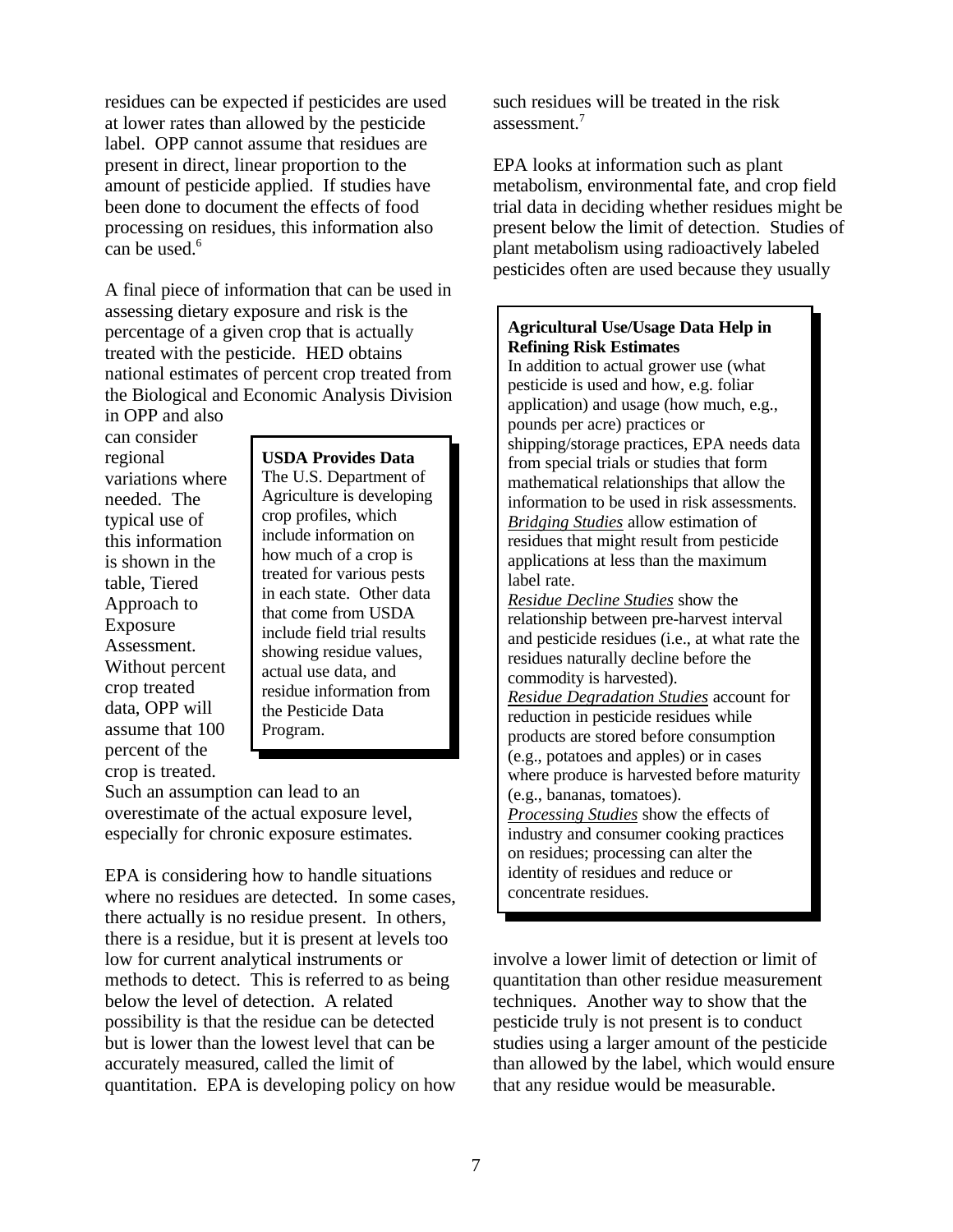### *A Tiered Approach Allows Risk Assessment Refinements Where Needed*

All this information is put to use in exposure assessment through a tiered approach. At the first level or tier, OPP assumes that residues are present at the level of the tolerance and that 100% of the crop is treated. These assumptions result in the highest potential level of exposure. If the risk is unacceptable with this screening approach, more refined data are used where available. The tiered approach is used to conserve resources, since in many cases there is no need to go to higher levels of refinement. The table, Tiered Approach for Exposure Assessment, shows the assumptions for the four tiers for both acute and chronic exposure estimates.

### *Exposure through Residential Activities*

Reliable residential and other nonoccupational exposure estimates are needed to understand aggregate exposure. However, EPA has not routinely required specific data to measure these exposures. HED uses available data, including:

- $\mathcal V$  data generated for pesticide handler and post-application exposures
- $\triangleright$  data from generic databases, such as the Pesticide Handlers Exposure Database, which relies on measured residue values
- $\triangleright$  results derived from models and data included in EPA's Standard Operating Procedures (SOPs) for Residential Exposure Assessment

The SOPs include 14 categories of exposure (e.g., residential lawns, crack and crevice and broadcast treatment) and 42 scenarios within the categories. These SOPs were presented to the Scientific Advisory Panel in 1997 and published in draft the same year. A revision to the SOPs is planned for late 1999, based on the review of science policies described elsewhere in this paper. Exposure of children to

pesticides is included in these scenarios. For example, there is a scenario that estimates the pesticide ingested by toddlers who touch pets that have been treated, then put their hands in their mouths.

Two categories of non-occupational exposures are not included in the scenarios but are modeled based on existing scenarios: schools/playgrounds/parks and public health sprays. For example, OPP uses the residential lawn scenario to estimate exposures in outdoor areas of schools, playgrounds, and parks. Indoor exposures in schools are estimated based on appropriate residential scenarios, such as crack and crevice treatment. Public health applications, such as mosquito abatement, are

estimated based on deposition rates derived from models of aerial, ultra-low volume sprays together with residential turf scenarios and data on the breakdown rate of the pesticide.<sup>8</sup>

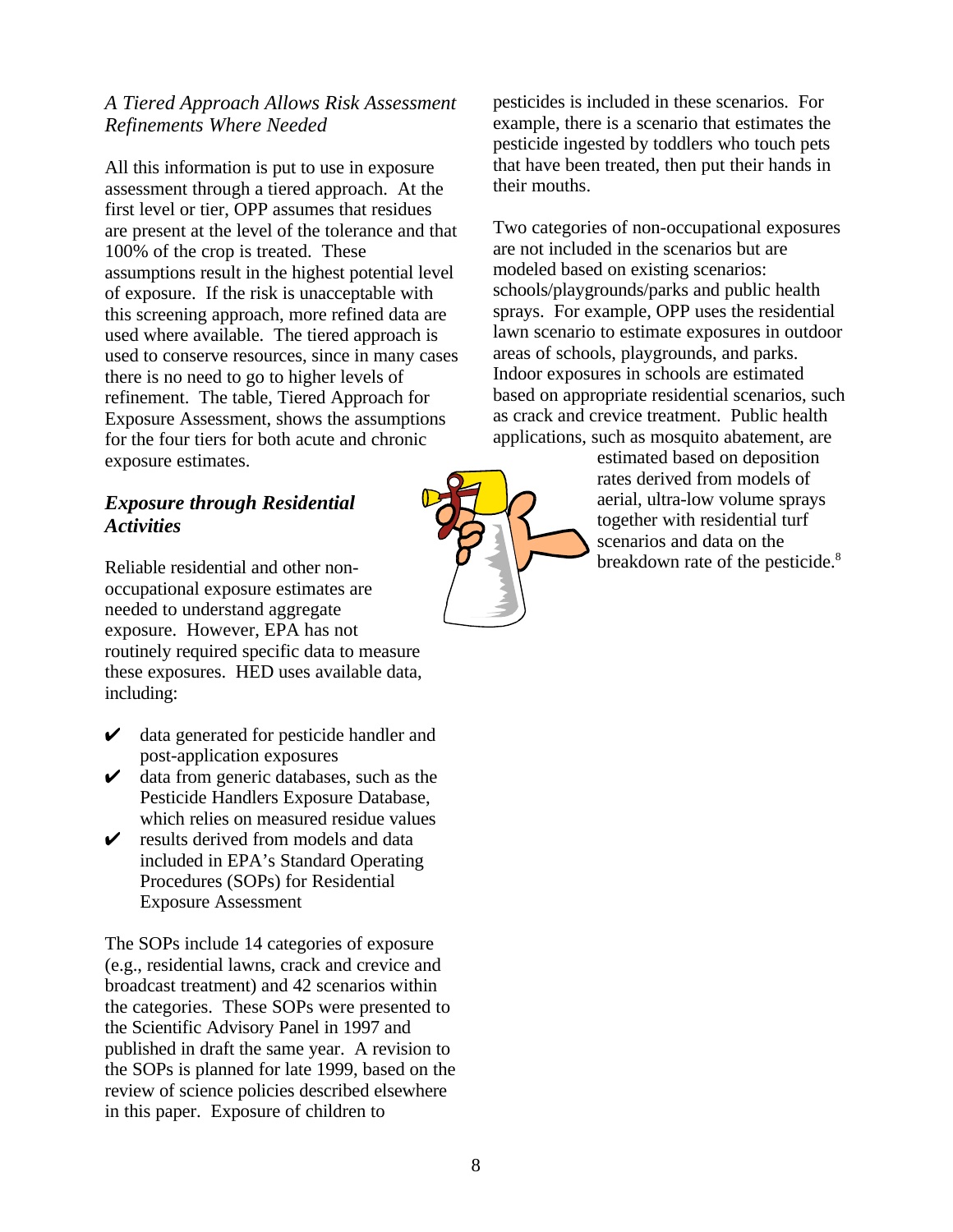|                   | <b>Acute Exposure</b>                                                                                                                                                                                                                                                                                                                                                                            | <b>Chronic Exposure</b>                                                                                                                                                                                                                                                  | <b>Result</b>                                                                                                                                                                                                                                                                                                                                                    |
|-------------------|--------------------------------------------------------------------------------------------------------------------------------------------------------------------------------------------------------------------------------------------------------------------------------------------------------------------------------------------------------------------------------------------------|--------------------------------------------------------------------------------------------------------------------------------------------------------------------------------------------------------------------------------------------------------------------------|------------------------------------------------------------------------------------------------------------------------------------------------------------------------------------------------------------------------------------------------------------------------------------------------------------------------------------------------------------------|
| <b>Tier 1</b>     | ►Tolerance-level residues<br>Assume 100% crop treated                                                                                                                                                                                                                                                                                                                                            | ►Tolerance-level residues<br>Assume 100% crop treated                                                                                                                                                                                                                    | ► Tolerance value used in risk<br>assessment                                                                                                                                                                                                                                                                                                                     |
| Tier 2            | ►Tolerance-level residues (or<br>highest residue found in a field<br>trial) for items consumed as<br>single-servings<br>Average field trial residues for<br>blended commodities (e.g.,<br>wheat)<br>Assume 100% crop treated                                                                                                                                                                     | ►Tolerance-level residues<br>•Incorporate % crop treated<br>information                                                                                                                                                                                                  | ► For acute assessment.<br>tolerance or field trial value<br>used in risk assessment<br>▶For chronic assessment,<br>multiply residue level by %<br>crop treated (e.g., 20 ppm x<br>$20\%$ CT = 4 ppm)                                                                                                                                                            |
| Tier 3            | $\blacktriangleright$ Use probabilistic techniques<br>► Use distribution of crop field<br>trial residues for items<br>consumed as single-servings<br>• Use average of crop field trial<br>residues or 95 <sup>th</sup> percentile from<br>monitoring data for blended<br>commodities<br>▶ Use % crop treated<br>information (as part of<br>probabilistic techniques)<br>► Use processing factors | • Use average of crop field trial<br>resolution on the data for<br><b>Religied commodities</b><br>$\leq$ formation<br>$\triangleright$ Use processing factors<br><b>O</b> se refined livestock dietary<br>burdens for meat, milk,<br>poultry, and eggs residue<br>values | ► For acute assessments, use a<br>distribution of residues.<br>incorporating % crop treated<br>data (e.g., if 20% of the crop is<br>treated, there will be an 80%<br>chance of choosing zero<br>residue)<br>▶For chronic assessments,<br>multiply the field trial or<br>monitoring residue value by the<br>% crop treated (e.g., 8 ppm x<br>$20\%$ CT = 1.6 ppm) |
| Tier <sub>4</sub> | • Market basket surveys (single-<br>serving-sized samples)<br>►Use processing factors or other<br>studies                                                                                                                                                                                                                                                                                        | Special studies (market basket<br>surveys, consumer processing<br>studies, residue degradation<br>studies, etc.)                                                                                                                                                         | Allows additional refinement;<br>produces more realistic<br>exposure estimates.                                                                                                                                                                                                                                                                                  |

#### **Tiered Approach for Exposure Assessment**

### *Exposure through Drinking Water*

The Agency generally begins its assessment by evaluating laboratory and field studies submitted by registrants to define where the pesticide moves in the environment after it is applied, what compounds are formed as it breaks down, and how long it and its breakdown products stay in the environment. The extent to which a particular pesticide moves down into groundwater or moves across land to contaminate surface water such as rivers, lakes, streams and reservoirs depends in large part on the physical and chemical properties of the pesticide combined with factors such as the type of soil and the amount of rainfall in the use areas.

Pesticide manufacturers are required to conduct many different kinds of tests that help us to understand whether a particular pesticide will move down easily into groundwater or move readily across land into surface water and whether it will persist. These tests show how quickly a pesticide breaks down in water, how quickly sunlight degrades a pesticide, how quickly microbes in soil degrade a pesticide, how readily the pesticide binds to certain types of soil and whether the pesticide readily dissolves in water. Some tests are done in the laboratory and some tests are done outside, in fields where the pesticide is used.

EPA's predictions of whether a pesticide will move into groundwater or surface water are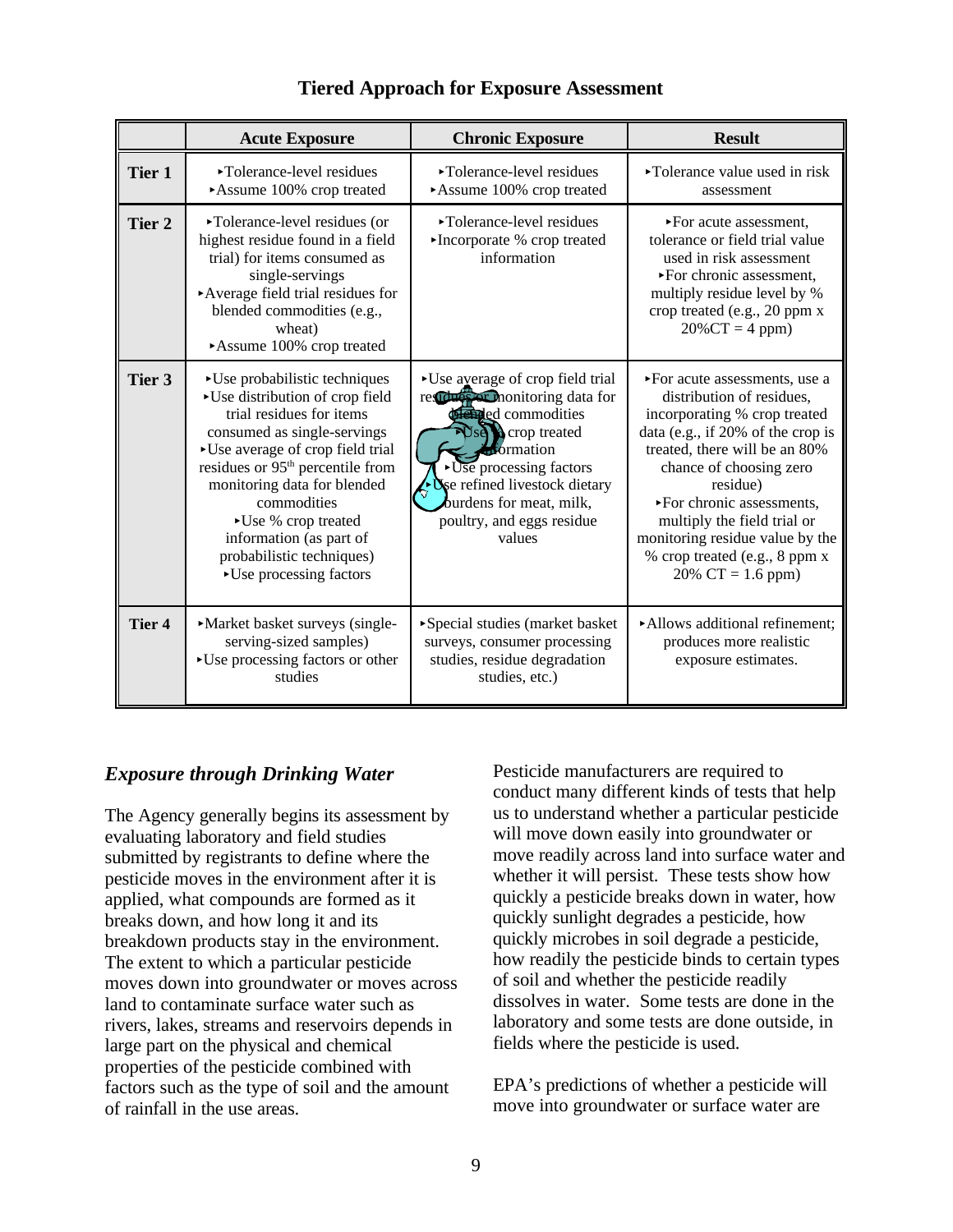based on the tests described above, informed by decades of experience EPA has accumulated in understanding what makes a pesticide more or less likely to move to groundwater or surface water and stay there at concentrations of concern. EPA has developed mathematical models based on this experience along with pesticide-specific data and uses them to estimate pesticide concentrations in groundwater and surface water under various pesticide use conditions.

A pesticide can be used in many different locations, involving many different soil types, amounts of rainfall, depths to groundwater, and proximity to surface water. Therefore, when EPA develops its initial estimate of potential pesticide concentrations in groundwater and surface water, EPA assumes conditions and circumstances that are more likely to result in movement. In this way, EPA can quickly see whether there is any likelihood whatsoever that pesticide concentrations in groundwater or surface water could be above levels of concern to human health. For example, for purposes of estimating surface water concentrations, EPA assumes that the soil is of a type that would result in more movement off-site, that the reservoir or pond is at the edge of the treated field, and that there is significant rainfall within a few days of application.

If initial predictions of pesticide concentrations in surface water or groundwater appear to exceed levels of concern to human health, EPA attempts to refine its estimates using more pesticide-specific information on how and where the particular pesticide is used. Monitoring data representing actual

measurements of the pesticide in groundwater and surface water are reviewed as well. If adequate monitoring data exist and these

*USDA Provides Water Consumption Data*  The USDA Agricultural Research Service surveys of food consumption include data on water consumption by various population groups, which are used in the EPA models.

data confirm the estimates of levels in surface water or groundwater, EPA then uses all of the available data and information to produce an estimate of the concentration of the pesticide in drinking water for use in the aggregate human health risk assessment.

It is important to understand that monitoring data are highly variable. EPA must, therefore, exercise a substantial amount of judgment in the selection of a single value for use in the human health risk assessment. In general, EPA selects a concentration that it believes a significant subpopulation of Americans may be exposed to in the water they drink.<sup>9</sup>

## **Risk Characterization**

The final step in risk assessment is risk characterization, which is the process of combining hazard, dose-response, and exposure information to describe the overall magnitude of the public health impact. OPP uses the 1996 EPA Risk Characterization Guidelines in conducting this process.

### *Setting Acceptable Risk Levels*

Simply put,  $RISK =$  toxicity  $\times$  exposure. Risk characterization quantifies and describes risk to human populations.

When assessing risk, one of the goals can be to identify the exposure level that represents an acceptable level of risk. This is done by comparing the expected or estimated exposure to the toxicity of the pesticide.

For threshold effects, if exposure is less than the toxicity, the risk is presumed to be acceptable. For acute and chronic threshold effects, EPA expresses risk as a percentage of the acute or chronic reference dose (% aRfD or %RFD).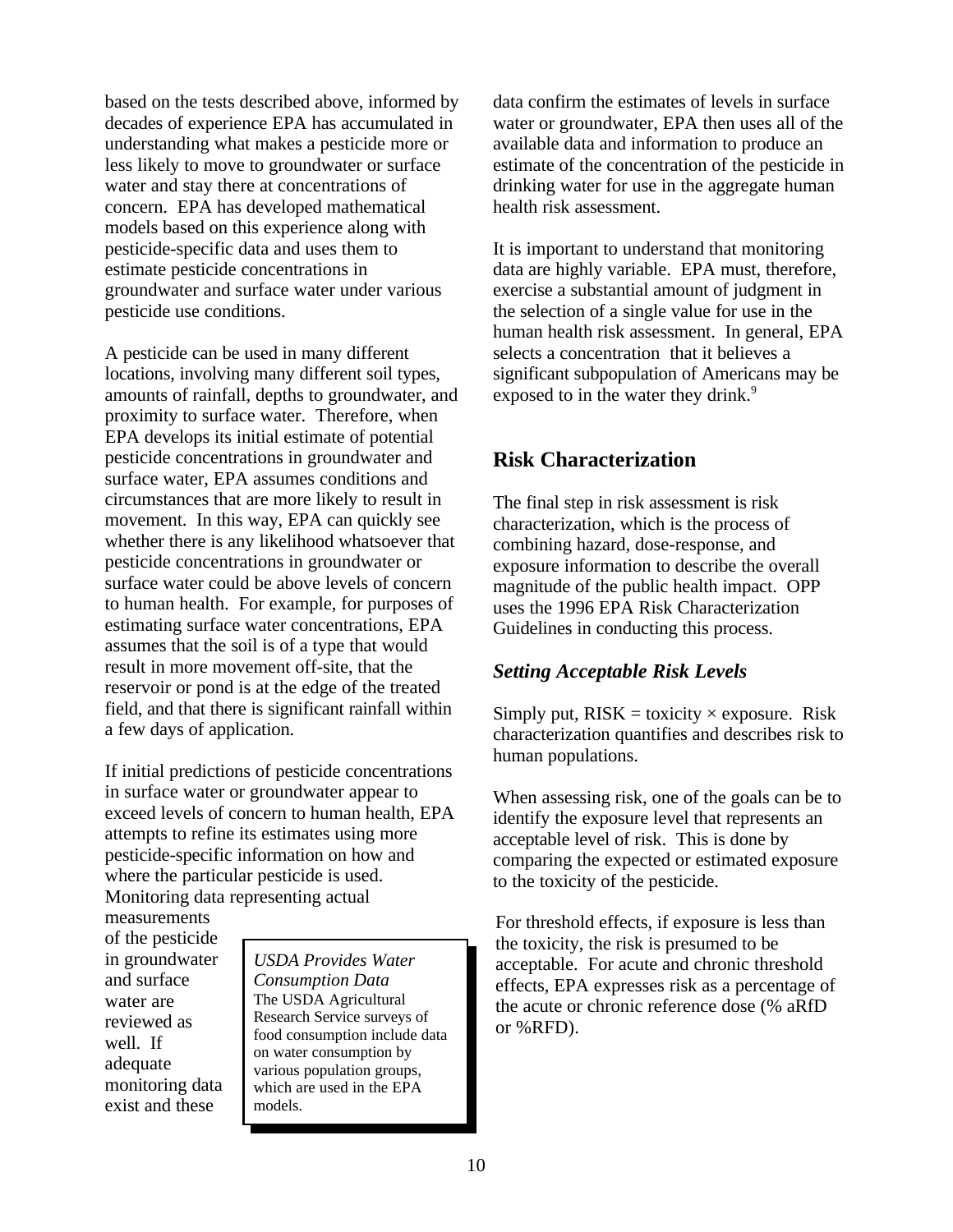#### *Acute and Chronic Threshold Effects*

*% aRfD (or %RfD)= Aggregate Exposure (in milligrams per kilogram per day) ÷ Reference Dose x 100* 

For non-threshold effects, the risk number represents the likelihood or probability that someone will experience the toxic effect. For example, a  $1x10^{-6}$  cancer risk means that the person has a one in a million chance of developing a tumor from exposure to the pesticide.

*Nonthreshold Effects (Cancer)* 

*Probability (of Developing Cancer)* =  $q_1$ <sup>\*</sup>  $\times$ *Aggregate Exposure (in milligrams per kilogram per day)* 

*Aggregate Exposure* is the combination of dietary exposure from food residues, nonoccupational exposure from indoor and outdoor residential pesticide applications, and drinking water exposure. Exposure from food is based on measured residues in foods and on what we know about food consumption in the United States. This food consumption data is supplied by the USDA. Food consumption data and dietary exposure estimation models such as DEEM™ (Dietary Exposure Evaluation Model) allow EPA to estimate dietary risks from food for the U.S. population as a whole, as well as 26 different population subgroups, including eight that are specific to infants and children, such as non-nursing infants. $10$ 

OPP replaced its former acute and chronic dietary risk assessment software, Dietary Risk Evaluation System (DRES), with the Dietary

Exposure Evaluation Model (DEEM). This

newer model has the capability to conduct both chronic and acute risk assessments, as well as both probabilistic and nonprobabilistic risk assessments. It also includes more recent food consumption data (1989-91 and 94-96) than DRES used. These assessments will use the range or distribution of residue levels from field trials and percent crop treated or monitoring data to estimate exposure more accurately.<sup>11</sup>





### *Peer Review Ensures Risk Assessment Quality and Consistency*

The various Science Assessment Review Committees (SARCs) provide internal peer review of the risk assessment components. For example, the Cancer Assessment Review Committee evaluates any cancer concerns, as appropriate. The Mechanism of Toxicity Assessment Review Committee considers whether a common mechanism of toxicity may exist with other pesticides.

Finally, the overall risk assessment for the pesticide is developed. The risk assessment presents a comprehensive picture of any risk concerns associated with uses of the pesticide. The last SARC, the Risk Assessment Review Committee, reviews all risk assessments for consistency.

## *FQPA Safety Factor Evaluation*

To make a recommendation on the appropriate application of the FQPA factor, OPP has created the FQPA Safety Factor Committee, composed of both risk assessors (including toxicologists and exposure experts) from its science divisions and risk managers from the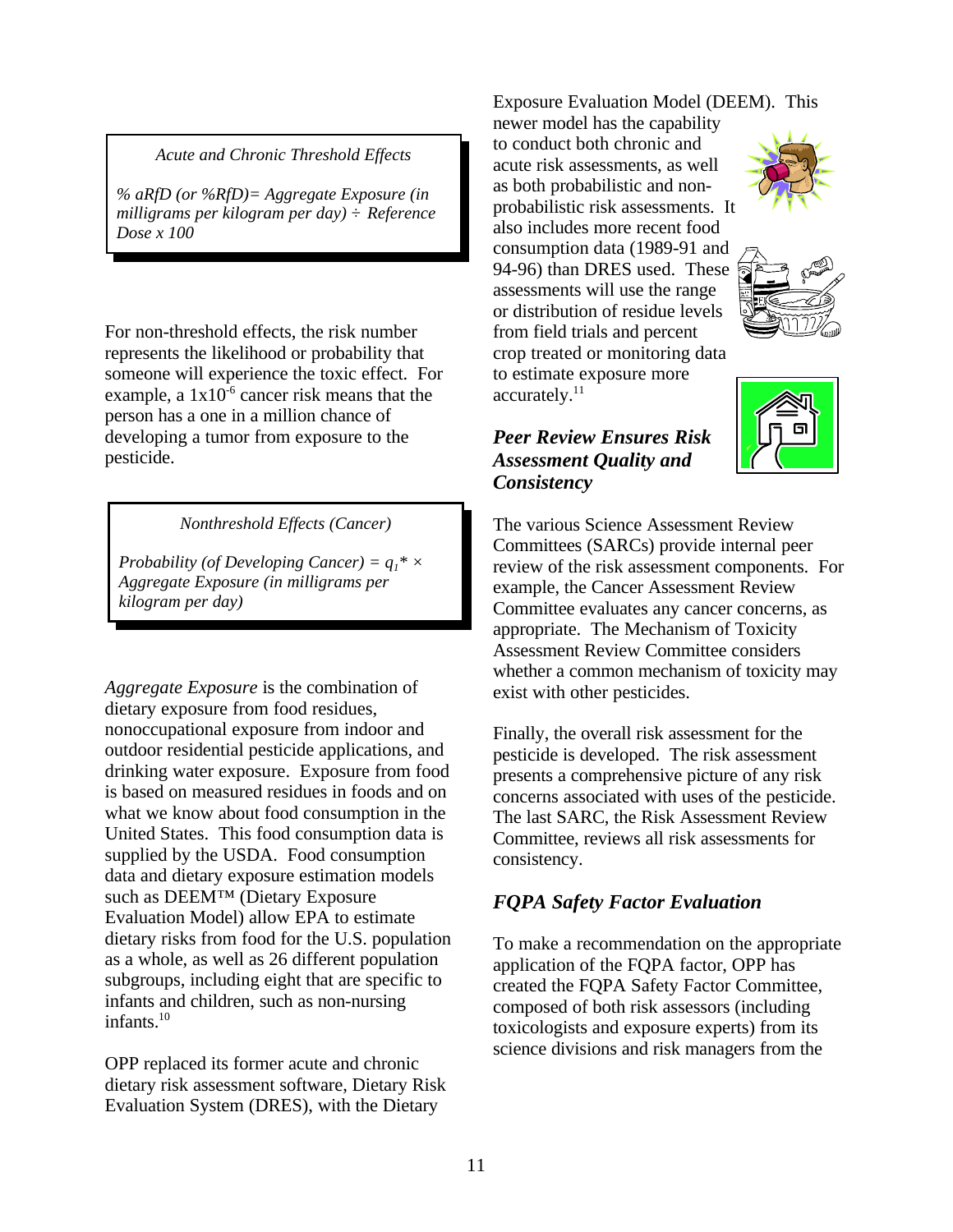*What is a Probabilistic Risk Assessment?*  Probabilistic risk assessments are done to develop more refined risk estimates. They use statistical techniques to more accurately quantify both the range of exposures to pesticide residues and the probability or chance of exposure to any particular level.

EPA uses survey data from USDA and other sources regarding the amounts of various foods real people report they have eaten. These individual consumption values are then randomly combined with data from crop field trials, USDA, and FDA on pesticide residue levels in the specified food (e.g., milligrams of pesticide in an apple).

Say, for example, EPA is doing a risk assessment for women of child-bearing age. There are data on food consumption for thousands of such women. For each woman's daily consumption of apples, the computer program randomly selects a measured residue value on apples for the pesticide being studied and multiplies the daily consumption by the pesticide residue value to obtain a daily pesticide exposure. (For that fraction of the commodity that is not treated, a zero value for pesticide residue is used.) This process is repeated many times to develop the probabilistic risk assessment.

conventional chemical regulatory divisions (SRRD and Registration Division). When HED completes the risk characterization, this committee reviews all risk characterization information (food, residential, and drinking water exposure as well as toxicity endpoint selection) and recommends retaining, increasing, reducing, or removing the FQPA factor in line with the approach presented to the FIFRA Scientific Advisory Panel in January 1998. The committee considers completeness of the toxicity database, type and severity of effects observed, and nature and quality of available exposure data.<sup>12</sup>

#### **External Review**

In the past, once a risk assessment, such as a "chapter" for a Reregistration Eligibility Decision, had been approved by HED management, it could be shared by SRRD with affected registrants in an effort to see if they had additional data or analysis that may significantly add to the quality of the assessment. It was often at this stage that registrants developed or gathered additional data or conducted probabilistic or other analyses of existing data if the initial risk assessment did not include them.

Based on discussions of the Tolerance Reassessment Advisory Committee, OPP has begun a pilot project to enhance public review and access to the preliminary risk assessments for the organophosphates. Once a preliminary risk assessment has had a 30-day review by the

registrant for errorchecking only, the risk assessment is made available to the public. It is placed in the OPP docket, and a notice of availability is published in the Federal Register. They also



are available on OPP's web site.

Following the public review period, all comments are considered in any revisions to the risk assessment, as well as in the resulting risk mitigation and management process. Revision of the risk assessment also includes consultation with USDA and FDA.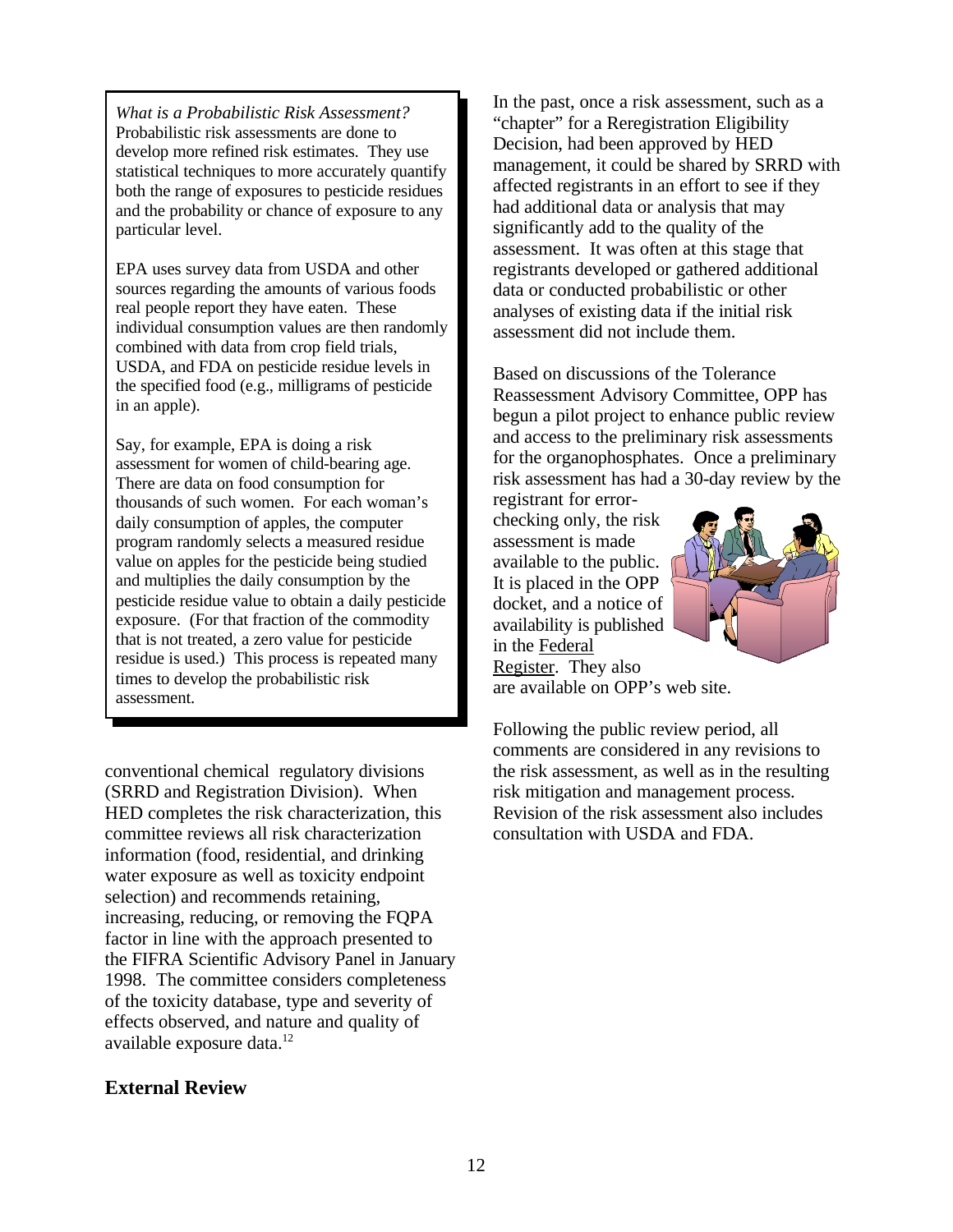## **CONCLUSION**

OPP's risk assessment process is evolving and improving as better data and improved models and other tools become available. More realistic risk assessments benefit both the pesticide registrants and the public.

This paper has not addressed cumulative risk assessment because this process is still under development. However, the basic risk assessment must be done for each individual pesticide in any case, to have data to use in more complex risk assessments.<sup>13</sup>

#### *For More Information*

Please see the EPA Office of Pesticide Programs' home page, **http://www.epa.gov/pesticides** for further information on EPA's pesticide regulatory program, as well as periodic updates on EPA's progress in implementing the tolerance reassessment schedule and other provisions of the FQPA.

Information on pesticides and their toxicity is available from the National Pesticide Telecommunications Network at 1-800-858-7378 or through their website

#### (**http://ace.orst.edu/info/nptn/**).

USDA and FDA have web sites, too: **www.usda.gov** and **www.fda.gov**, where you will find additional information on their programs and data.

To reach the OPP Docket:

- **►** *By mail:* Write to Public Information and Records Integrity Branch (7502C), Office of Pesticide Programs, Environmental Protection Agency, 401 M St., SW, Washington, DC 20460.
- *U In person*: Visit the Public Information and Records Integrity Branch, Room 119, Crystal Mall #2, 1921 Jefferson Davis Highway, Arlington, VA from 8:30 a..m. to 4:00 p.m., Monday through Friday.

1.This paper is a revision of Staff Paper 25, which was prepared for the Tolerance Reassessment Advisory Committee meeting held September 15-16, 1998.

2.These issues are described fully in papers prepared for the TRAC, for example, Staff Paper 26, prepared for the September 15-16, 1998 TRAC meeting, available on OPP's web site.

3.The process of refining dietary exposure assessments based on data from various sources is discussed in Science Policy Area 4, Dietary (Food) Exposure Estimates (see the Federal Register notice described on page 2 of this paper).

4.A threshold effect that is of particular concern in evaluating the organophosphate pesticides is cholinesterase inhibition. See Science Policy #9, "Selection of Appropriate Toxicity Endpoints (or critical effects) for Risk Assessments of Organophosphates." The policy paper, "OPP's Science Policy on the Use of Cholinesterase Inhibition for Risk Assessments of Organophosphate and Carbamate Pesticides" was published for comment on November 5, 1998.

5."A User's Guide to Available EPA Information on Assessing Dietary (Food) Exposure to Pesticides" was published for comment on January 4, 1999.

6.See "Data for Refining Anticipated Residue Estimate Used in Dietary Risk Assessments for Organophosphate Pesticides," published for comment April 7, 1999 for more information.